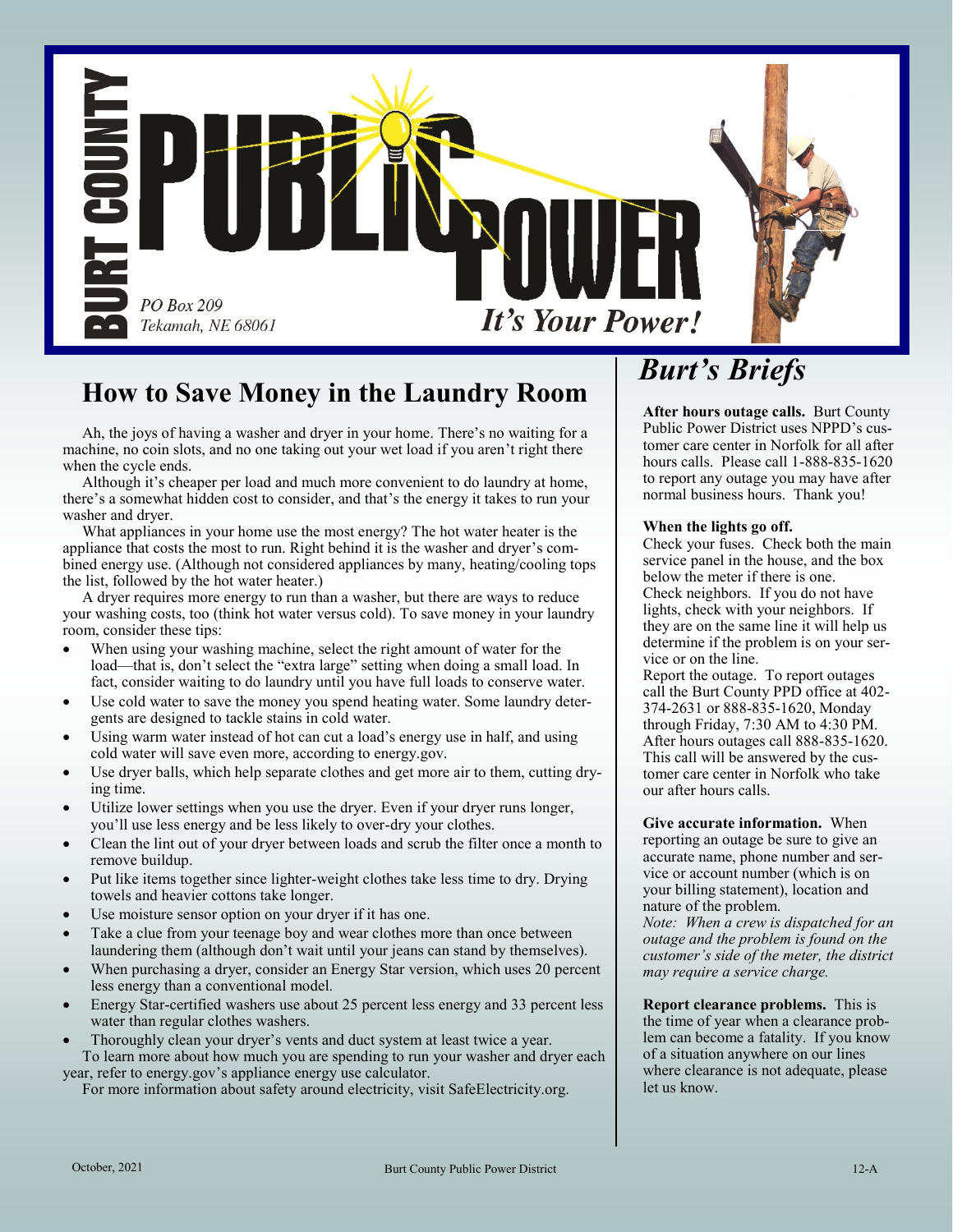#### **Protecting Water Pipes? Use Heat Tape With Care**

Below-zero temperatures can cause pipes to freeze and burst, resulting in a huge mess and expensive repairs. One way to help prevent pipes from bursting is to use heat tape, a product that uses electricity to generate heat.

Although not adhesive, heat 'tape' acts as a heating pad for exposed pipes. There are two installation methods. The first and less common method is when the tape is hardwired to a home's electrical system and has it's own breakers. In this case, the tape should be installed by a licensed contractor.

The second installation method uses heat tape that plugs directly into a GFCI (ground fault circuit interrupter) outlet. This type of tape typically allows you to control the temperature.

If you are considering installing heat tape, extra care should be taken.

•Due to its potential to overhead and cause a fire, do not use heat tape on pipes behind walls or ceilings. It should only be used for exposed pipes, such as those found in your crawl space or outside your home.

•Select the right kind of tape for your pipes. If you use tape designed for PVC on metal pipes, it will not be as effective; if you use heat tape designed for metal on PVC pipes, it can melt them.

•Always purchase heat tape that is backed be a reputable testing lab, such as UL (Underwriter Laboratories), and do not use tape, cords or plugs that are damaged or worn.

•Unplug the heat tape in the spring.

Once you have the right tape for the job, installing it is straightforward, according to Hunker.com:

 Clean the pipe. Remove any insulation and brush off any dirt or cobwebs with a stiff brush. This is an important step because any dirt on the pipes could smolder or catch fire.

 Wrap the tape. Many brands are designed to simply wrap around the pipe, but some need to be attached using electrical tape. Follow the instructions provided on the packing or insert. Avoid crossing/doubling the heat tape over itself when wrapping, as this can produce areas of excessively high heat.

 Insulate the pipe. Cover the pipe with foam insulation after you have wrapped the heat tape around the pipe. This prevents heat from dissipating and saves energy. If the pipes are outside or in a location that could get damp, use waterproof insulation.

 Leave enough slack at the end of the tape to reach a GFCI outlet without the need for an extension cord. If the tape is not long enough to cover the entire pipe, follow the manufacturer's directions. Sometimes the tape 'strands' are designed to connect one to another, but make sure that is recommended before doing so. Some come in different lengths.

 Let the heat tape go to work for you. Once the tape is plugged in, the thermostat monitors the pipe temperature and turns on the heat when needed.

Heat tape is not a must for everyone, but if you have had an issue with exposed pipes freezing in the past, it might be worth considering.

Since heat tape involves plugging in something in an area that could become wet, never step into a flooded or damp area that could have an electrical current running through it. In other words, always use caution with heat tape since it runs on electricity. While installing the specialized covering may help prevent freezing pipes, always follow the instructions provided for installation and use.

For more information about staying safe around electricity, visit SafeElectricity.org.

# **WHAT IS<br>HEAT TAPE?**



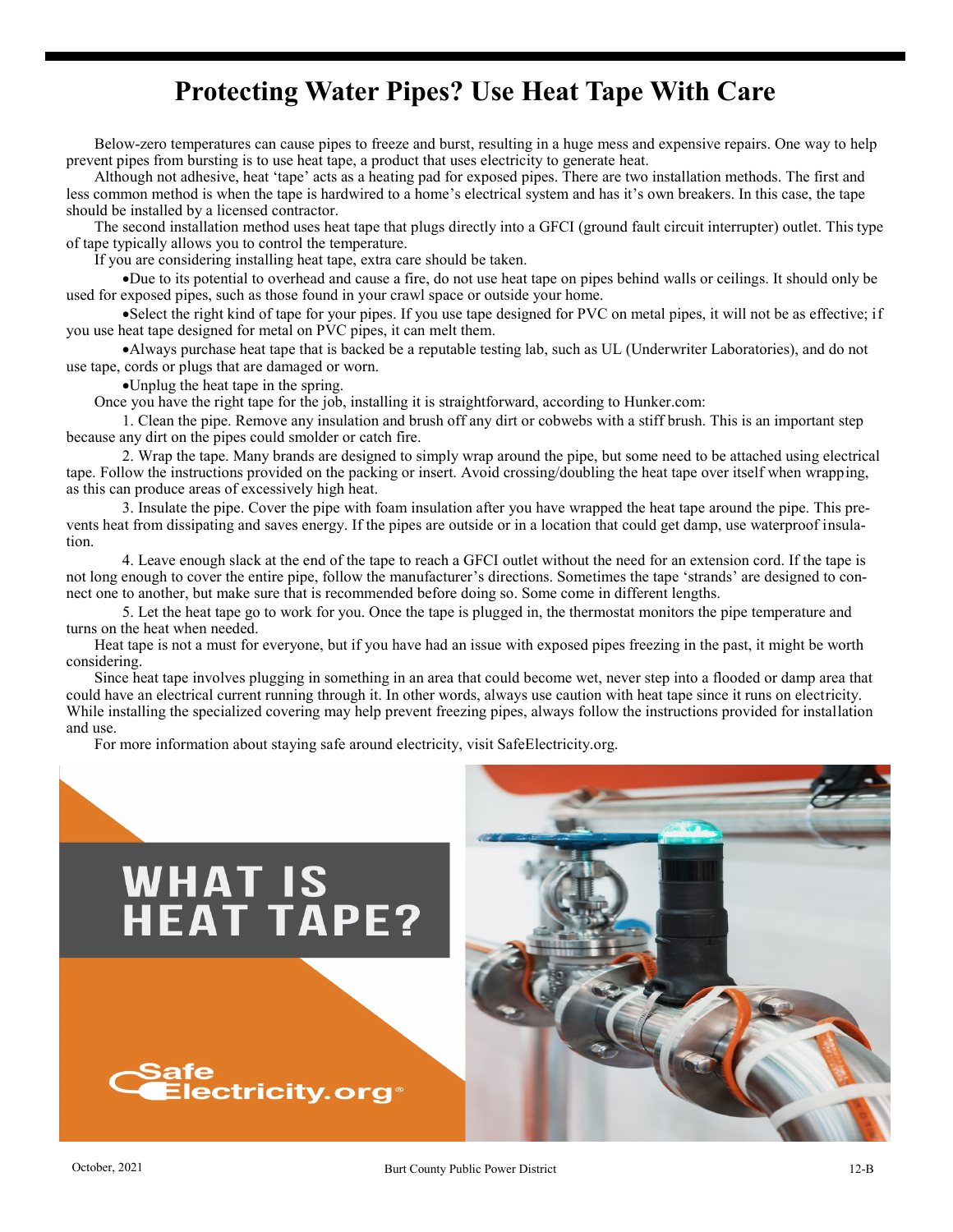# **Don't Let Money Get Sucked Out of Your Wallet**

Ghouls, goblins, and ghosts might be scary, but they aren't nearly as scary as a high electric bill. There may be electronics in your home sucking power out of your outlets and money out of your wallet, even when they aren't in use. Televisions, computers, DVD players, cables boxes with DVR, cell phone chargers, printers, and game consoles are just a few of the culprits that unknowingly suck energy. Over time, the cost adds up.

Safe Electricity has some tips to help you stop energy vampires in your home:

- •When possible, unplug electronics that you are not using.
- •Plug electronics into a power strip and turn the power strip off when items are not in use.

•Purchase smart power strips for your computers and televisions. These devices sense when the computer of television is sleeping or off. The smart strip cuts off power to related electronics, such as DVD players, video game consoles, and printers.

•Buy low-standby products. Most Energy Star-endorsed products draw smaller than average amounts of electricity when turned off.

•Avoid electronics with unnecessary features as these might use more energy. For more energy efficient tips, visit SafeElectricity.org.